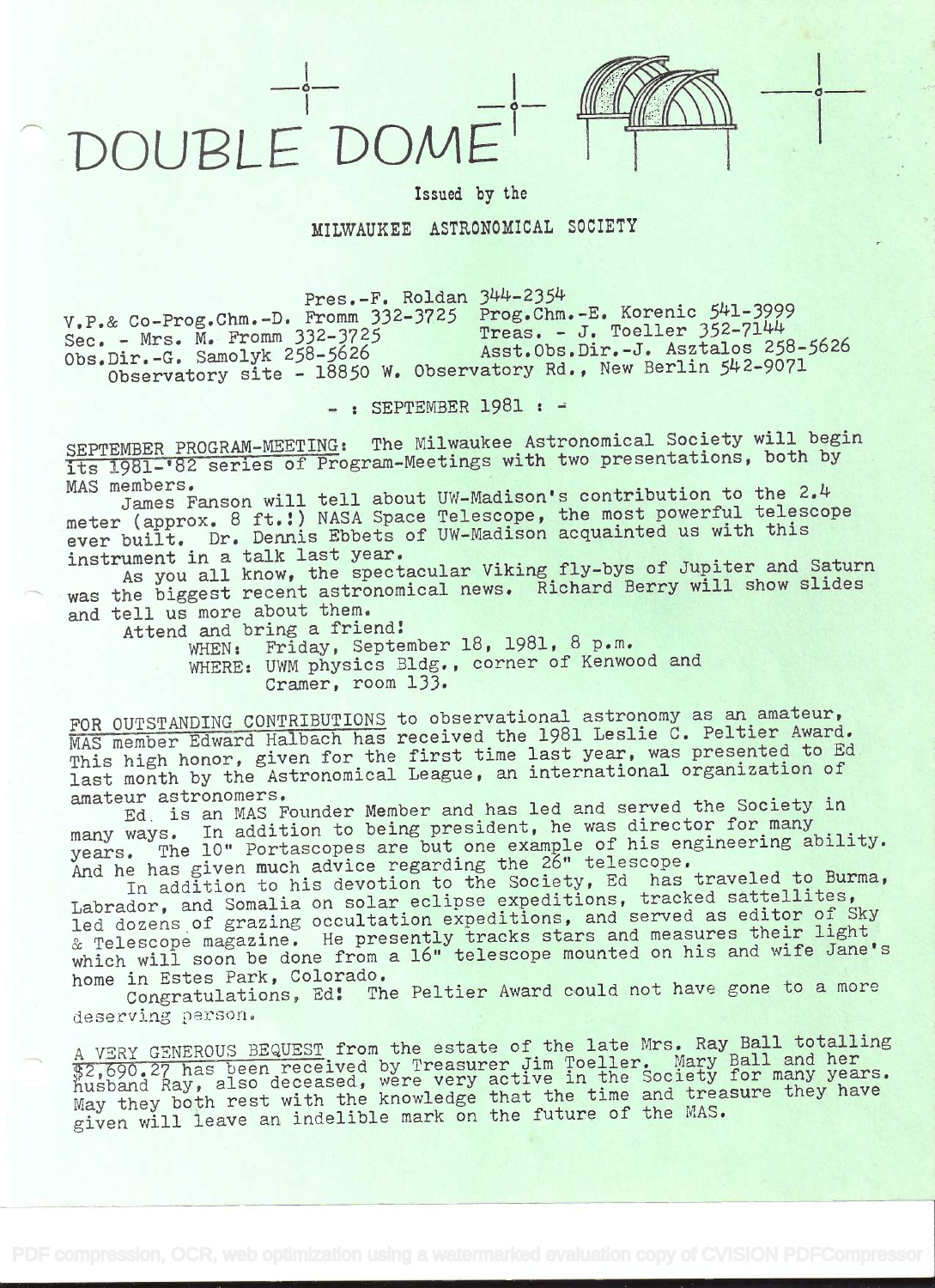MANY THANKS to Reverend Milton Lange of Fort Smith, Arkansas for his generous donation of \$100 towards the construction of the 26" telescope! Reverend Lange has been a member of the MAS since 1940 and always includes a sizeable gift for us when he sends his dues.

YOUR DUES ARE DUE! This month is the beginning of the new MAS fiscal year. Please fill out and mail the handy form on the last page of the Double Dome at your earliest convenience. And can you spare a few dollars toward the 26" telescope project? It's coming along just fine, thank you.

EDITOR TO LEAVE TOWN: Your Double Dome Editor will be vacationing late this month so please inform him of anything for the October Double Dome by the 19th of September.

HELP WANTED: Eileen Korenic, our new Program Chairwoman wants to start lining up programs for future general meetings. She needs members to give talks, or give suggestions for programs. Do you know where we can get films or speakers? What would you like? Call Eileen soon at 541-3999.

NEW MEMBERS: Thanks to our Open House programs and the many people who volunteered their time, help, and expertise, and, of course, the interest sparked by the amazing Viking expeditions, the Milwaukee Astronomical Society is enjoying an increase of 13 new members: Meet:

Donald Casser and wife Carolyn, Wauwatosa; Debby Frey (reinstated), Brookfield; Patrick Garrity, Jr., West Allis; David Harrison, Brookfield; Clinton Laskowski (reinstated), Cudahy; James Michelic, New Berlin; Bernard Sandier, Brookfield; Mark Street, Milwaukee; Dale Tutkowski (reinstated), West Allis; Stanley Voss, Burlington; Mark Zych and wife Luann, West Allis. Welcome, everyone!

FOR SALE: Vivitar wide angle 28 mm f2.5 lens. Perfect condition. \$80. and<br>Good condition. \$80. Lentar 500 mm f8 mirror lens. and 10x80 Celestron binoculars with case. Perfect. \$180.

If interested in any or all of the above items please call 327-7561 between 9-11 p.m.

FOR SALE: 10" Newtonian f8 reflector with three eyepieces, Barlow, Celestron K40 mm  $\frac{1}{2}$ " focal length wide angle eyepiece, home-built mount, single axis  $\frac{11}{2}$ " finder,  $f4-5$  Newtonian 8x50 finder, worm gear clock drive, Cave mirror. All of the above for \$550: Call anytime. For sale by Elton Belott, 2311 E. St. Francis Av., St. Francis (744-1842). FOR SALE: Quantum 6 in mint condition. Includes dust caps, dew cap, <sup>2</sup>wooden cases, photo adapter, solar filter, 2" adapter, 3 eyepieces, table top tripod and extremely sturdy full size tripod with wedge. Best offer over \$2,000. Please call Mr. Aris Penikis at 354-9708.

METEOR SHOWER:<br>SHOWER N SHOWER NIGHT OF MAXIMUM PEAK RATE/HR COMET SOURCE<br>Draconids Fri., Oct. 9 10 Giacobini-Zinn Giacobini-Zinner Best viewing between midnight and dawn. Peak may occur a day or two before or after maximum date.